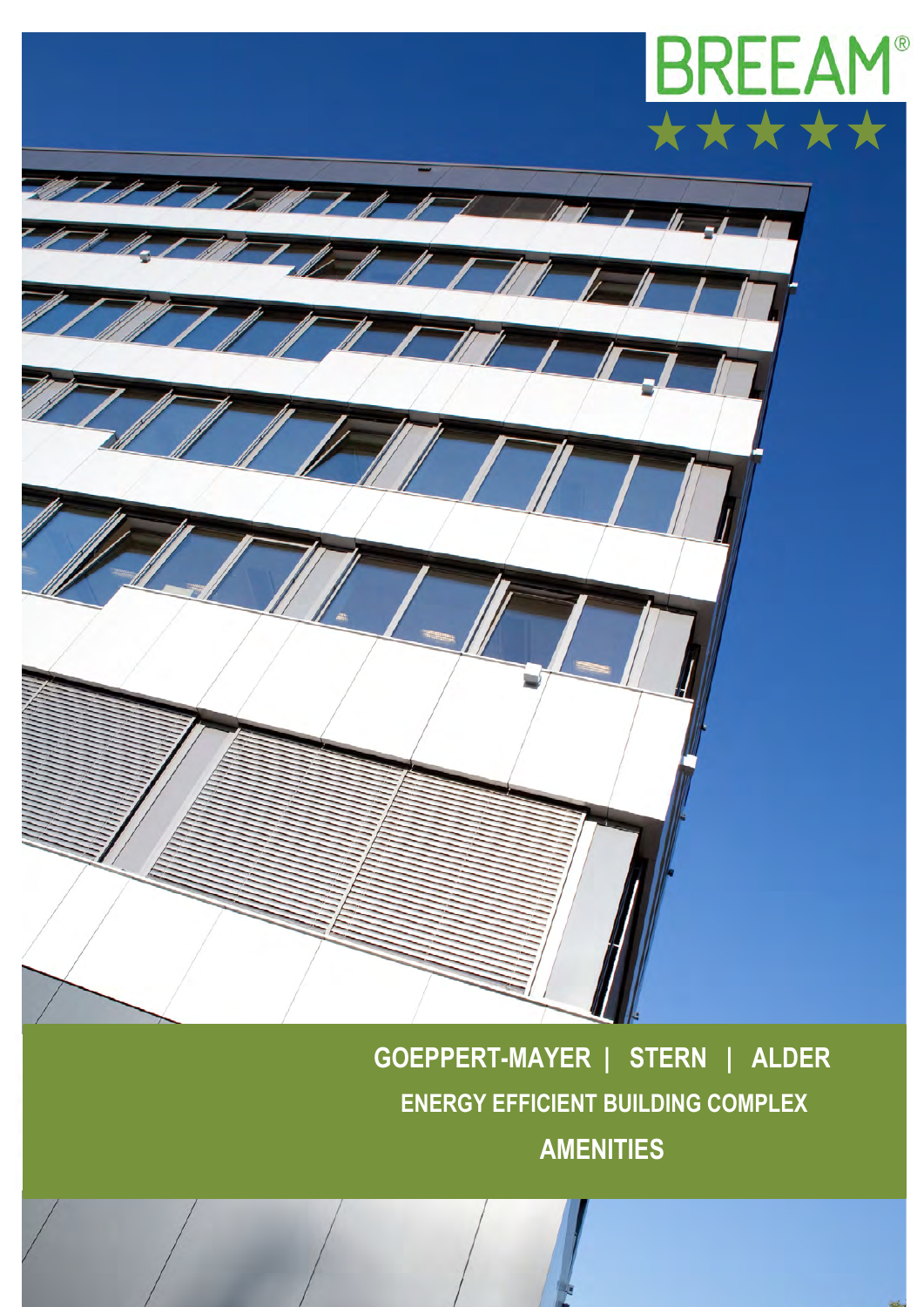*Goeppert-Mayer – first office building in Poland with the BREEAM "Outstanding" rating Stern and Alder – buildings with the BREEAM "Excellent" rating*

GPP Business Park Ltd ul. Konduktorska 39A 40-155 Katowice Tel. +48 32 781 20 00 Fax +48 32 781 20 32 e-mail: [gpp@gppkatowice.pl](mailto:gpp@gppkatowice.pl) [www.gppkatowice.pl](http://www.gppkatowice.pl/)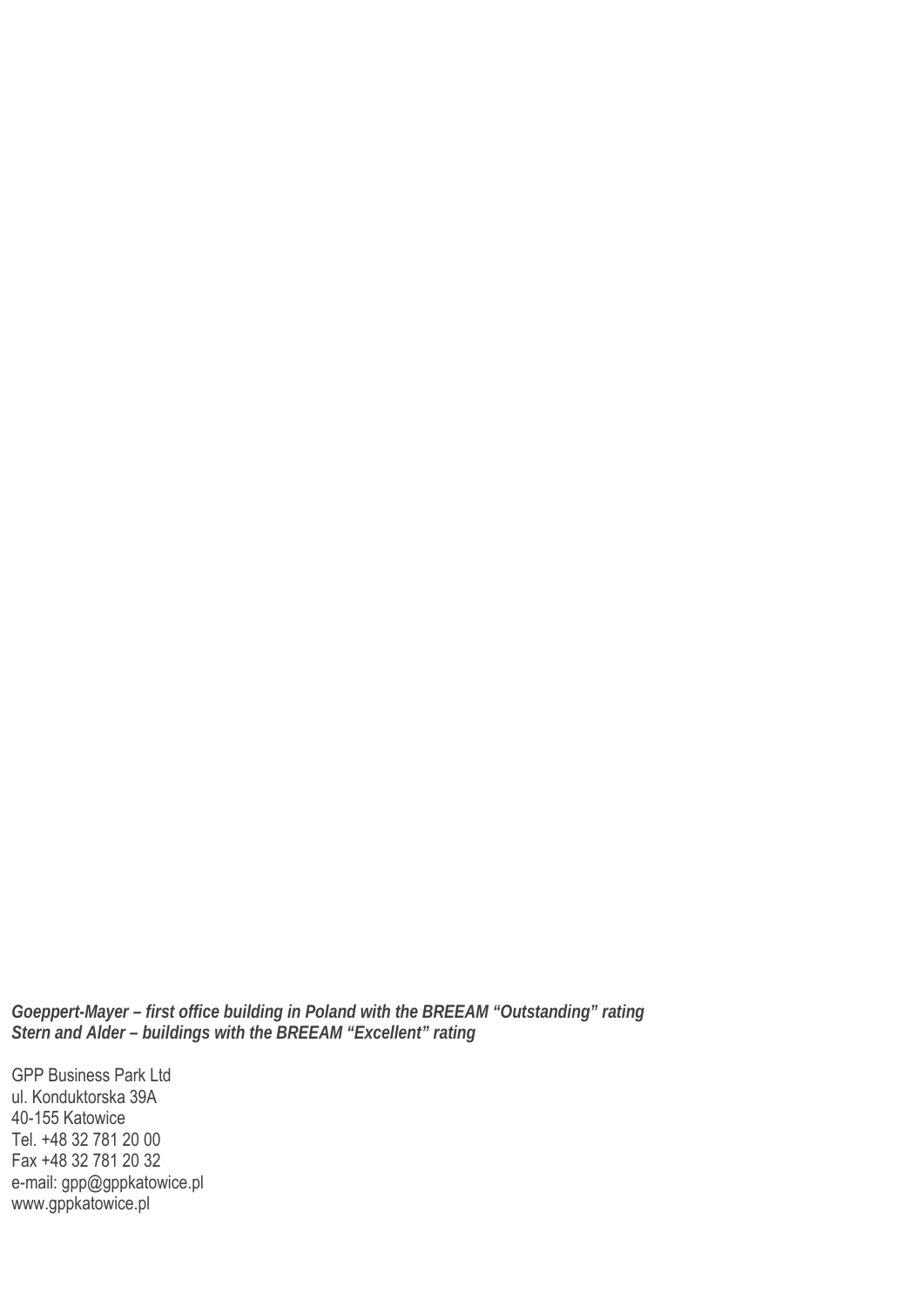## LOCATION

**KATOWICE 40-155**

**UL. KONDUKTORSKA**

**WEŁNOWIEC DISTRICT**

#### **HQ**

GPP Business Park Ltd ul. Konduktorska 39A 40-155 Katowice Tel.: +48 32 781 20 00 e-mail: gpp@gppkatowice.pl

#### **GOEPPERT-MAYER BUILDING**

GPP Business Park Ltd ul. Konduktorska 33 40-155 Katowice Tel.: +48 32 781 20 03 e-mail: recepcja.gpp1@gppkatowice.pl

#### **STERN BUILDING**

GPP Business Park Ltd ul. Konduktorska 35 40-155 Katowice Tel.: +48 32 781 20 00 e-mail: recepcja.gpp2@gppkatowice.pl

# **ALDER BUILDING**

GPP Business Park Ltd ul. Konduktorska 37 40-155 Katowice Tel.: +48 32 781 20 00 e-mail: recepcja.gpp3@gppkatowice.pl



### **Katowice**

- 300 thousand inhabitants
- the Silesian-Dąbrowa Basin metropolis with 2 million inhabitants
- the region's human capital is over 4 million inhabitants
- 3 international airports within a 150 km radius: Pyrzowice, Balice and Ostrava airports
- almost 200 thousand students in the region with 80 thousand in Katowice
- 40 thousand businesses registered in Katowice including 1000 with foreign capital; the biggest players are: Rockwell Automation, Unilever, Mentor Graphics, Steria, Ernst&Young, Deloitte, PriceWaterhouseCoopers, KPMG, CapGemini, Display Link, IBM)

### **Transport**

- 34 km to Katowice Pyrzowice International Airport (30 minutes)
- 4 km to A4 Motorway (15 minutes)
- 2.5 km to Central Katowice (10 minutes)
- 2.0 km to Central Regional Motorway
- 2.0 km to the Spodek arena
- 500 m to Korfanty Rd and the nearest tram stop
- 10 m to a bus stop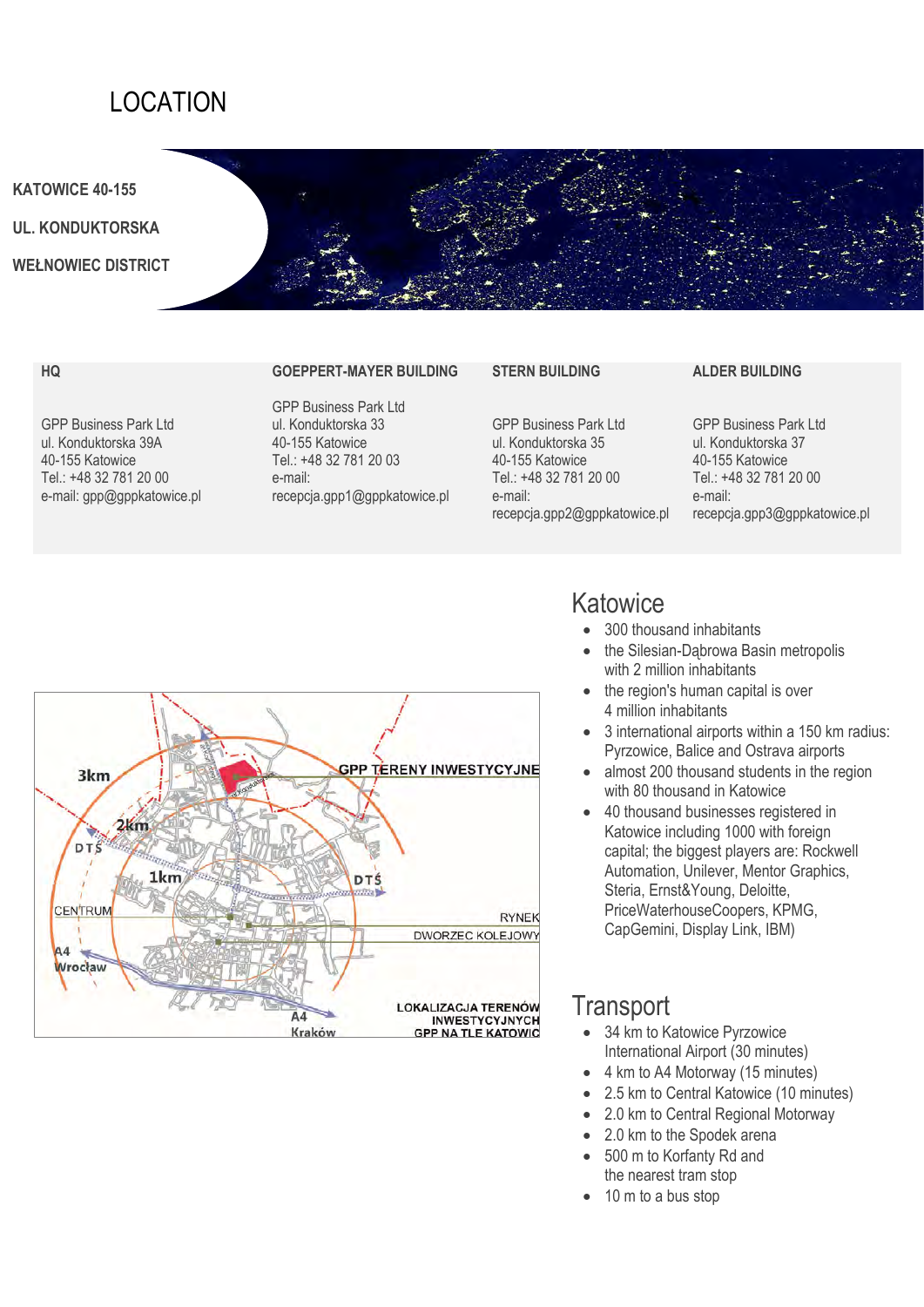

GPP BUSINESS PARK<br>40-155 Katowice, ul. Konduktorska 33, tel.: +48 32 781 20 00 , fax: +48 32 781 20 32 , e-mail: gpp@gppkatowice.pl

### **Facilities**

- nearest hotels: Best Western (5 minutes). Angelo (5 minutes), Qubus (5 minutes), Novotel (7 minutes), Monopol and Diament (10 minutes)
- nearest medical centre: LUX MED. (5 minutes)
- nearest banks: PeKaO S.A. (5 minutes), Citi Bank (7 minutes), PKO BP (10 minutes)

Construction of a national dual carriageway, referred to as the Northern Ring Road of Katowice, is planned for 2013-2020. The new road is 150 m from GPP and has a planned junction with Konduktorska Street.

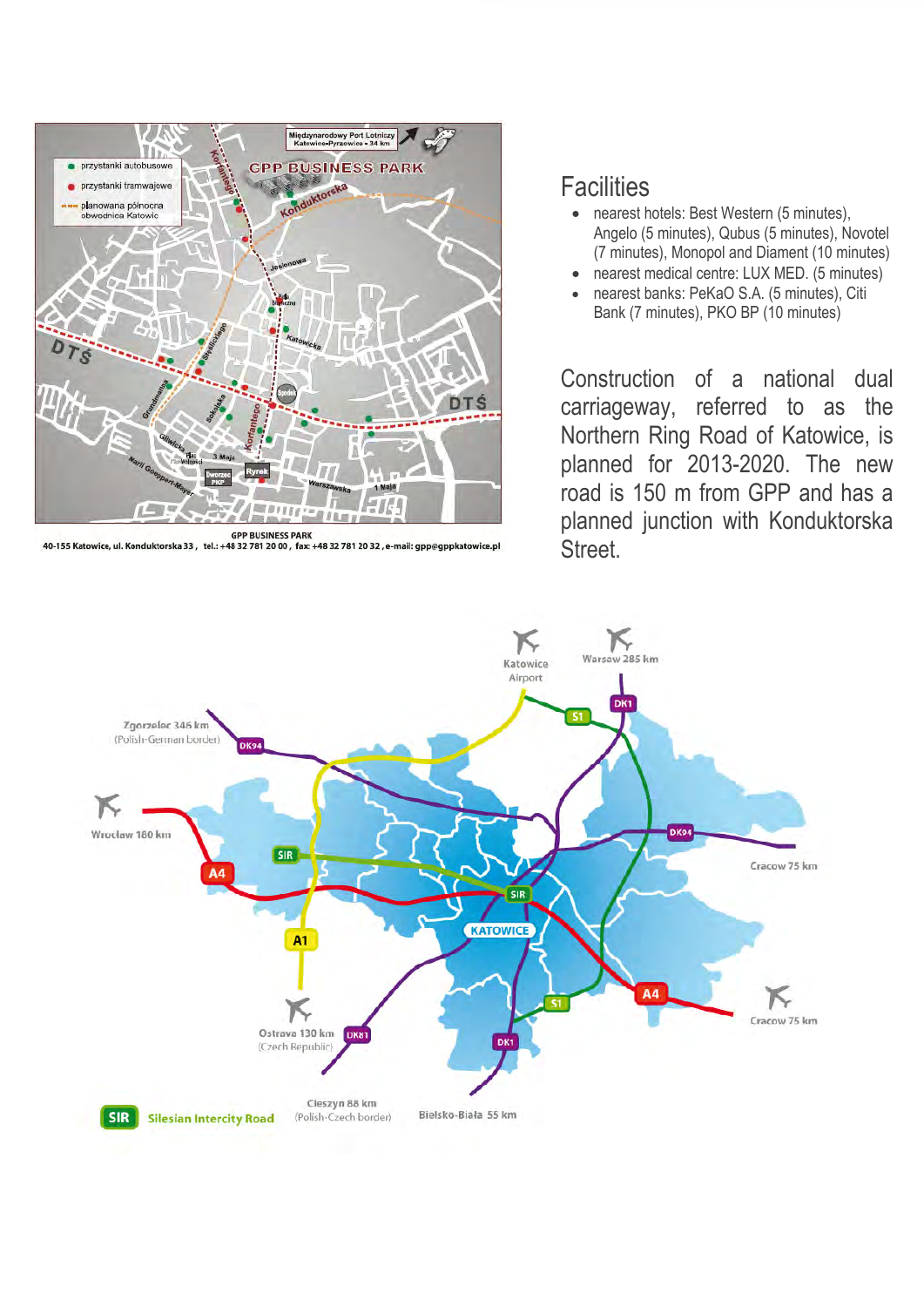## "BAZYLIA 4 YOU LUNCH & DINNER" RESTAURANT



Restaurant is located in Goeppert-Mayer building on the ground floor

. Tasty and homemade food will satisfy every taste. Restaurant offers polish cuisine, italian, japanese, sweet and salty, healthy and nutritious, meat and salads. As a dessert restaurant offers delicious coffee and homemade cakes.

Products are offered by weight at very reasonable price.

Bazylia 4 you lunch&dinner offers catering and home delivery food.

## "GYM FOR YOU" FITNESS CLUB



Fitness club is located in Stern building on the ground floor. With its wide range of services and exercises gains more and more members every month. The idea of creation fitness club was willingness for development special place in business environment for everyone who shares passion for health and balanced life. Reaching for success fitness club started cooperation with the best personal coaches. One of the biggest advantages in individual approach to each member and constant improvement of services.

Effective operation area divided into several sport sections including spinning area. Hi-class sport

devices – TechnoGym.

Offered activities: endurance, shape&tonic, body&mind, stretching, relaxing, dancing and spinning.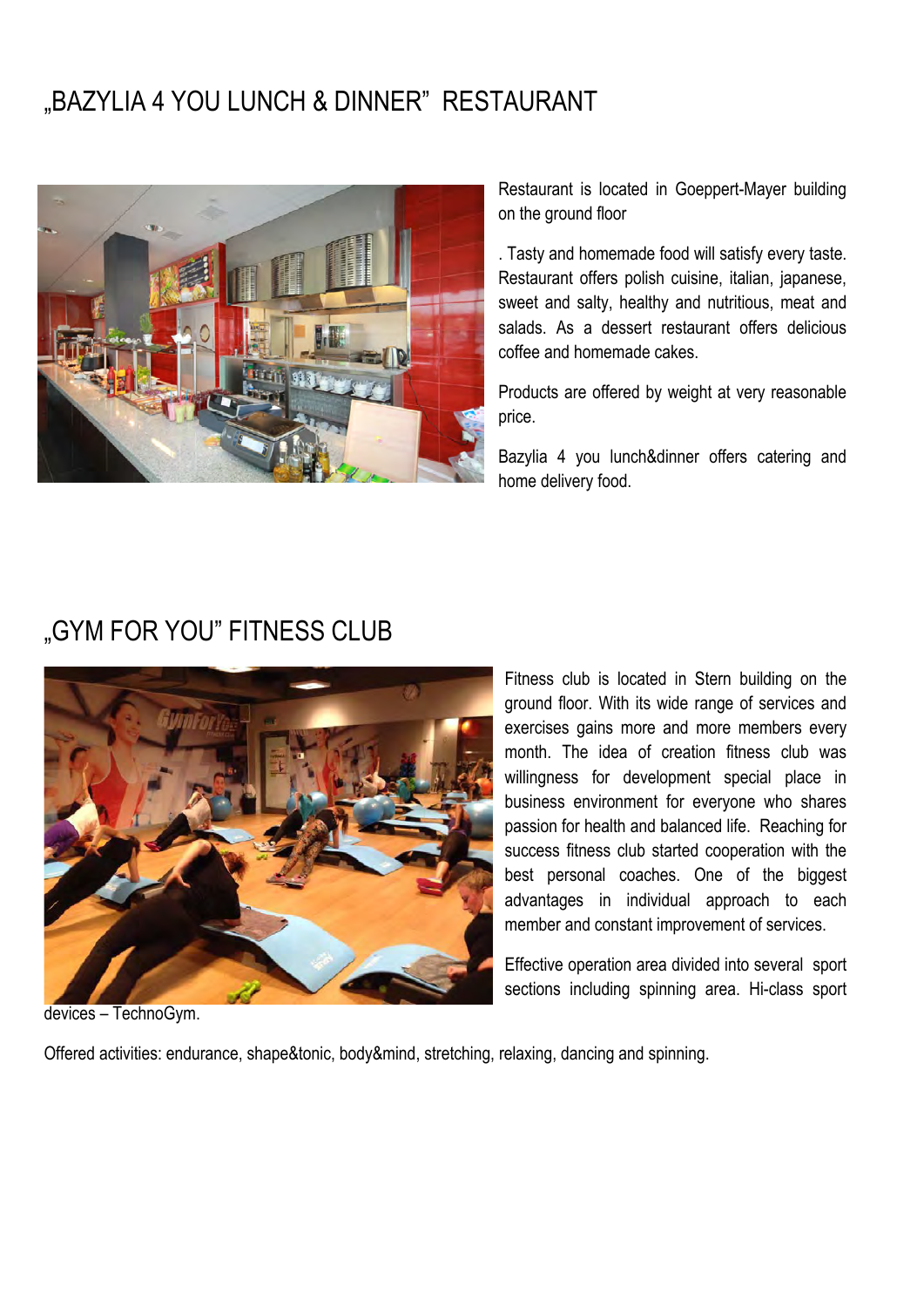## "SPORTUSIE" NON PUBLIC KINDERGARTEN



Kindergarten is located on the ground floor of Stern building. Special place for the youngest managers. Kindergarten has sport profile what cooperates with neighboring fitness club.

Kindergarten ensures its pupils optimal conditions for their appropriate development. Warm atmosphere and kind employees skillfully taking care of children.

Kindergarten is a safe and friendly place for children and their parents. Apart from basic care, kindergarten offers exercises in English and Spanish, session with medical specialists.

# "CITY BIKE" STATION



City Bike in GPP Business Park is 11th station in Katowice. Users can borrow bicycle and go to other stations located in Katowice where used bicycle can be left. All journeys under 15 minutes are for free. It is an alternative mode of transportation convergent with GPP's idea of sustainable and environmental friendly development.